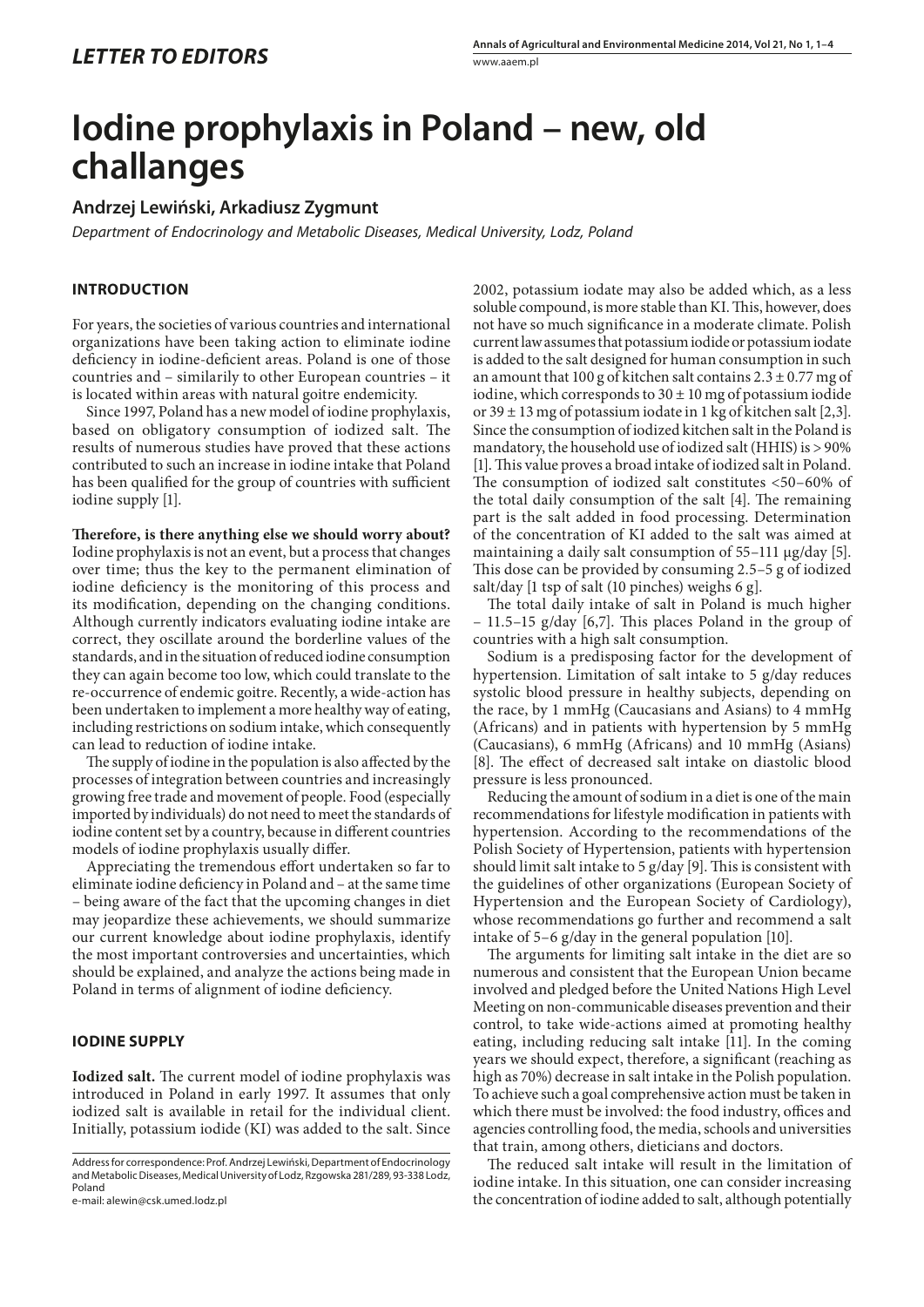this increases the risk of excessive iodine intake in people who consume high amounts of salt. The US Food and Drug Administration recommendations – which assume adding 60–100 mg of KI/kg of salt, equivalent of 46–76 mg of I/kg of salt – speak in favour of this proposition [12]. Apart from this, iodized salt can also be used in the processing industry. Moreover, one should look for new carriers for iodine.

**Iodination of drinking water.** Water may be the carrier for iodine. For the first time water was iodinated in years 1917–1922 in Ohio (USA) [13]. The fact that iodine, like the chlorine compounds added to the water, has a strong oxidizing action might be its additional advantage, as it could also be used for tap water disinfection. Although iodination of tap water on a national scale is theoretically possible, it is difficult to control such a process. On the other hand, only about 1% of tap water is ingested by humans, while the rest is used for other purposes. Thus, the small amount of water used for consumption significantly increases the potential cost of such an operation.

Currently, attention is focused on the iodination of drinking water. Many spring waters of various spa ('Wysowianka', 'Kujawianka', 'Muszynianka', 'Piwniczanka', 'Szczawniczanka', 'Celestynka') contain iodine compounds at a concentration corresponding to 0.1–0.2 mg/L [7].

However, water from some healing springs available for purchase naturally contains iodine in a very high concentration (e.g. 'Franciszek' water deriving from the spa town of Wysowa-Zdroj contains 2.9 mg I/L), and 'Henryk' water from the same spa town contains 0.9 mg/L [14]. For prevention, on the manufacturer leaflet, it is recommended to consume 200 mL of this water 2–3 times a day, which corresponds to  $1,160-1,740$ (!!!) µg of iodine. In the case of medical recommendations, water consumption can be even greater. 'Franciszek' water is an exception. Many natural healing spring water, especially in Gorlice County, contains large amounts of iodine (0.2–2.9 mg I/L). In cases of regular consumption of such water, the body exposure to the iodine is huge and can be hazardous to one's health. Mineral waters containing so large quantities of iodine cannot be used in the prevention of iodine deficiency since they contain iodine in an amount much larger than considered desirable ('Franciszek' water contains approx. 20 times more iodine than recommended, and 'Henryk' water – approx. 5 times more). The content of other minerals in spring healing water, including sodium, is an additional issue to be taken into account as a high sodium concentration also limits its use. The ideal water, which could be applied in the prevention of iodine deficiency, should be low-sodium with an iodine concentration of 0.1–0.2 mg I/L. This applies particularly to pregnant women who should avoid large amounts of sodium. Therefore, although iodine-containing water consumption is very important in the prevention of deficiency of this element, its consumption must be very carefully considered.

**Iodination of bread and other food products.**In baking, one can use iodized salt [15] or add potassium iodate instead of potassium bromate as a bread improver in a dose of 20 mg/kg of bread [16, 17]. One can also add iodine to sugar (Guatemala and the Sudan) and iodize tea (China) [18].

**Iodination of animal feed.** Iodine intake among animals depends on the natural iodine content in animal feed and water, iodine content in vitamin supplements and iodine contained in the substances used for disinfection.

In years 2007–2008, the actions of iodizing dairy cows' salt licks was undertaken, which increased the concentration of iodine in cows'milk from 20–40 mg/L (1970) to 86.6– 142.6 mg/L (2009) [7]. The concentration of iodine in milk is also affected by the season (mean is 142.2 mg/L in winter vs. 100.4 mg/L in summer), but also the consolidation of farms (small farms do not use feed additives that enrich the diet of animals) [19]. Iodine consumed by animals does not only penetrate into milk, but it is also present in the meat of animals.

**Indicators of iodine intake.** The two simplest tools to assess iodine intake in the population is HHIS and urinary iodine concentrations (UICs).

Although the obligatory model of iodine prophylaxis in Poland should guarantee that HHIS is above 90% [1], it is worth noting that these data cannot be confirmed in ICCIDD (International Council for the Control of Iodine Deficiency Disorders) statements for the end of 2012 [20]. This document also does not contain any comment. One can only speculate that the lack of data is random, or that HHIS has actually declined in recent years because, for example, households increasingly use table salt intended for pickling food, which is sold in stores (large packages of not-iodized salt).

The range of iodine content in different food products is so great that it is virtually impossible to assess iodine intake based on diet, hence a more useful tool for iodine supply assessment is to analyze urine iodine concentration.

**Urine Iodine Concentration (UIC).** Urine Iodine Concentration is an accepted indicator of recent iodine intake because the majority (>90%) of dietary iodine is excreted by the kidneys.

Assessment of iodine concentration in spot urine samples in the population is the most useful way to determine the iodine intake for the purposes of epidemiological studies. According to the World Helth Organization (WHO) recommendations, for national, school-based surveys of iodine nutrition, the median UIC from a representative sample of spot urine collections from approximately 1,200 children (30 sampling clusters x 40 children per cluster) could be used to derive the median UIC used to clssify a country's idoine status [21].

It is noteworthy that the last such tests were held in years 1994 (n = 952) and 1999 (n = 884) [22]. Later reports describe significantly smaller groups of studied children and/or living only in a peculiar area, thus these data cannot be considered as representative for the whole country [23, 24, 25].

In recent years there have been many studies of iodine deficiency in pregnant women. Although this is a group of subjects who are particularly at risk of iodine deficiency (increased demand for iodine) and particularly sensitive to its deficit (thyroid hormones are essential for the proper development of the foetus), the assessment of school-children, still remains a key study evaluating the supply of iodine in the general population (because of general compulsory schooling, children from different backgrounds can be studied, children usually do not take drugs, the incidence of thyroid disease is lower than in adults).

In analyzing UICs, one should keep in mind that due to the high daily variability, long-term assessment of iodine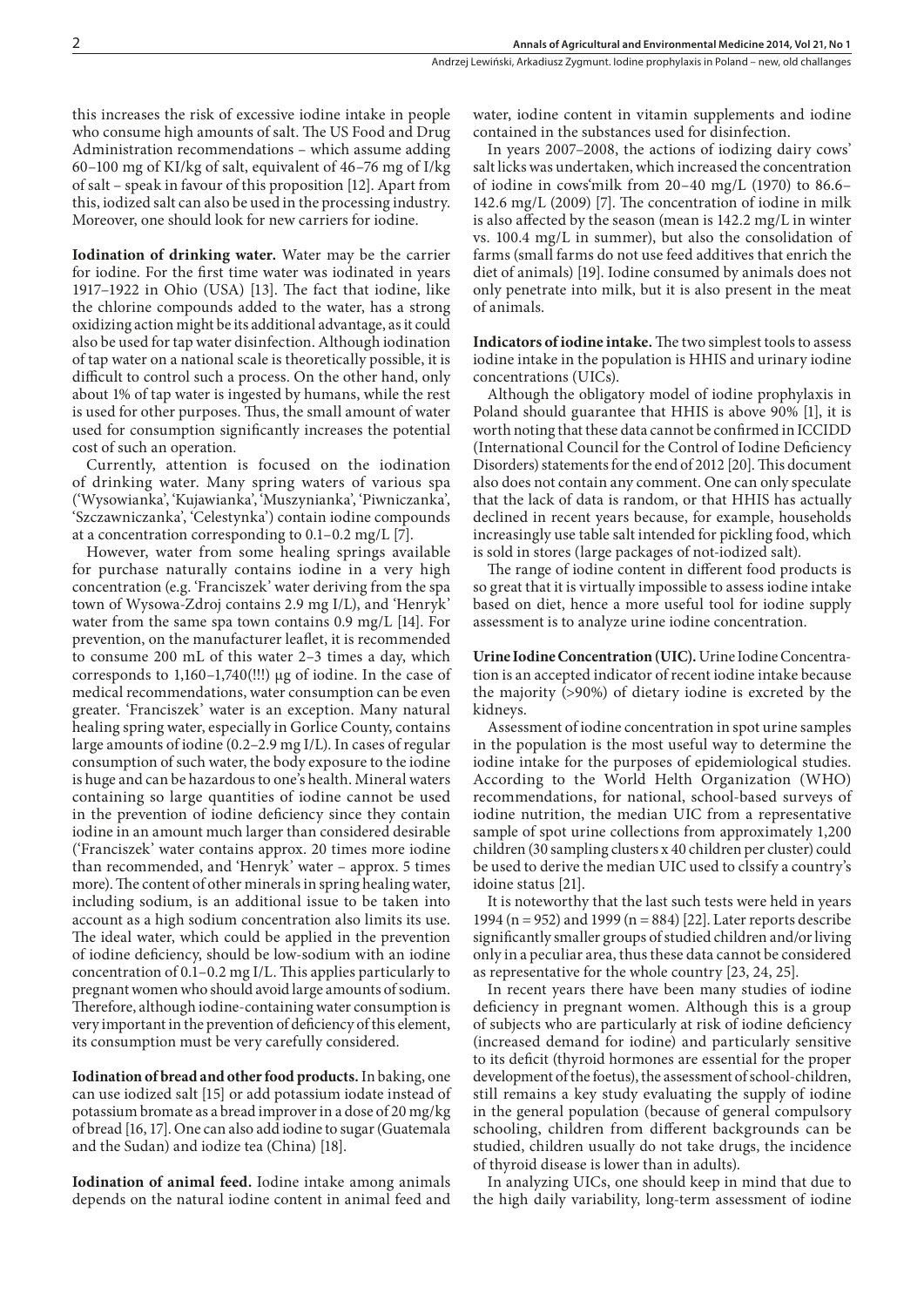Andrzej Lewiński, Arkadiusz Zygmunt . Iodine prophylaxis in Poland – new, old challanges

supply cannot be the based on a single evaluation of ioduria in a single person. A urine iodine concentration of  $\langle 100 \mu g/L \rangle$ in a spot urine sample proves only a smaller iodine intake within the last day. Unfortunately, such results are too often erroneously interpreted as a long-term iodine deficiency occurring in a given person. In order to reliably assess the individual iodine intake, UIC should be estimated in about 10 repeat spot urine collections [26].

The matter of limit values indicative of iodine deficiency is an additional issue in the reliable assessment of iodine intake. This value, from one side is a result of the organism's demand for iodine (the higher the demand, the greater the ioduria), and – from the other side – of the daily urine volume (the bigger the urine excretion, the smaller the iodine concentration in spot urine sample). Therefore, the correct value of the median of UIC  $>100 \mu g/L$ , found in the population of school-aged children, is not a universal value. In pregnant women it should be  $>150 \mu g/L$  [21], and it is postulated that in adults this value should be 60–70 µg/L [27].

The fact that the material is obtained without any invasive procedures is a huge advantage in evaluating UIC over other tests assessing iodine intake. It should be remembered, however, that the WHO/UNICEF/ICCIDD now also recommend dried whole-blood spots (DBS) thyroglobulin for the monitoring of iodine status in school-age children [21]. Thyroglobulin concentration is significantly higher in the case of iodine deficiency (median UIC <100  $\mu$ g/L), as well as in the case of its excess (median UIC  $\geq$ 300 µg/L) [27].

#### **INCIDENCE OF GOITRE**

**Ultrasound reference ranges for the thyroid gland.** It has always been difficult to precisely define a goitre. This problem is particularly relevant in borderline cases, that is in setting the border between healthy and sick thyroid. The use of thyroid ultrasound significantly reduced the variability of the data received, but it did not resolve the issue of reference ranges.

For years, the borderline values, which could be universally used in such evaluations have been searched for. However, presented reference values were very often disappointing as they proved to be either too restrictive or too liberal.

This is one of the reasons why assessment of goiter incidence based even upon ultrasound examination has been losing its significance, giving way to assessment of UIC, which seems to be more a objective evaluation of iodine intake in the examined population. However, although analysis of UIC distribution is a very reliable test, it reflects only the current situation of iodine intake. Analysis of thyroid volume indirectly assesses the influence of iodine intake over the course of several years.

Therefore, in no way can these two examination be treated interchangeably – on the other hand, they logically complement each other.

In the authors'opinion, the comparison of thyroid size measured by ultrasound to the BSA (body surface area) is a good index of evaluating the thyroid gland free of errors due to rounding. Analysis of the comparison of the thyroid gland volume to BSA (V/BSA), in the opinion of the authors, is the best estimation of the thyroid size in the study population [28]. Potential error is only burdened with the error resulting from the measurements (intra- and interobserver variability), as in UIC level determination.

Analysis of the thyroid size, however, should not be neglected as this information supplements UICs data. Relating the size of the thyroid gland to BSA is a good, sensitive tool for such analysis, and can be used for comparisons of different populations as well as surveys conducted at different time points.

**Actions aimed at eliminating iodine deficiency in Poland.**  A programme for the Elimination of Iodine Deficiency in Poland is being currently carried out as part of the III module of the National Programme for Preventing Civilization Diseases under the auspices of the Ministry of Health (2012–2016) [29].

The main elements of the programme are:

- 1) undertaking educational activities in the community on the optimal supply of iodine and health consequences of iodine deficiency, especially among pregnant women, nursing women, women of childbearing age and schoolage children;
- 2) education and promotion of knowledge, especially among gynecologists-obstetricians and endocrinologists in such areas as the importance of iodine for proper functioning of the body, the effects of iodine deficiency, the current state of iodine deficiency, thyroid disease during pregnancy, with particular emphasis on disorders associated with iodine deficiency, iodine prophylaxis in pregnancy;
- 3)monitoring and evaluating the effectiveness of undertaken activities in the field of education on the optimal supply of iodine.

Educational activities are of enormous importance, as greater knowledge and awareness of health behaviour is the foundation of any prevention. It should be noted that these measures may not be sufficient in the nearest future.

There is a need for periodic examination of children in various regions of Poland for monitoring the iodine situation in the country, skillful analysis of the data received, and undertaking comprehensive measures for the introduction of other carriers for iodine. Otherwise, the success of iodine prophylaxis introduced in 1997 may prove to be out-of-date.

Let us remember that we are still living in areas naturally low in iodine, and only its skillful supplementation (this is a continuous process and not an event), guarantees the benefits of the elimination of iodine deficiency.

#### **REFERENCES**

- 1. Andersson M, de Benoist B, Darnton-Hill I, Delange F. WHO: Iodine Deficiency in Europe: A continuing public health problem. WHO, Press 2007.
- 2. Regulation of the Minister of Health of 19 December 2002 on enriching substances added to food and conditions of their use (Dz. U. nr 27, poz. 237) (in Polish).
- 3. Regulation of the Minister of Health of 16 September 2010 on enriching substances added to food and conditions of their use. (Dz. U. nr 174, poz. 1184) (in Polish).
- 4. Agreement on the restriction of salt intake. http://jodavita.pl/index. php/11-pl/program-eliminacji-niedoboru-jodu/5-stanowisko-wsprawie-podjecia-inicjatywy-zmniejszenia-spozycia-soli-w-polsce (in Polish).
- 5. Szybiński Z. Results of the programmes on iodine deficiency in Poland and monitoring system of mandatory model of iodine prophylaxis. Pol J Endocrinol. 1998; 49: 9–19 (in Polish).
- 6. Sekuła W, Ołtarzewski M, Ciskowska W, Borus T. Salt intake in Poland – current situation and changes in recent years. Żyw Człow Metab. 2010; 37: 331–354 (in Polish).